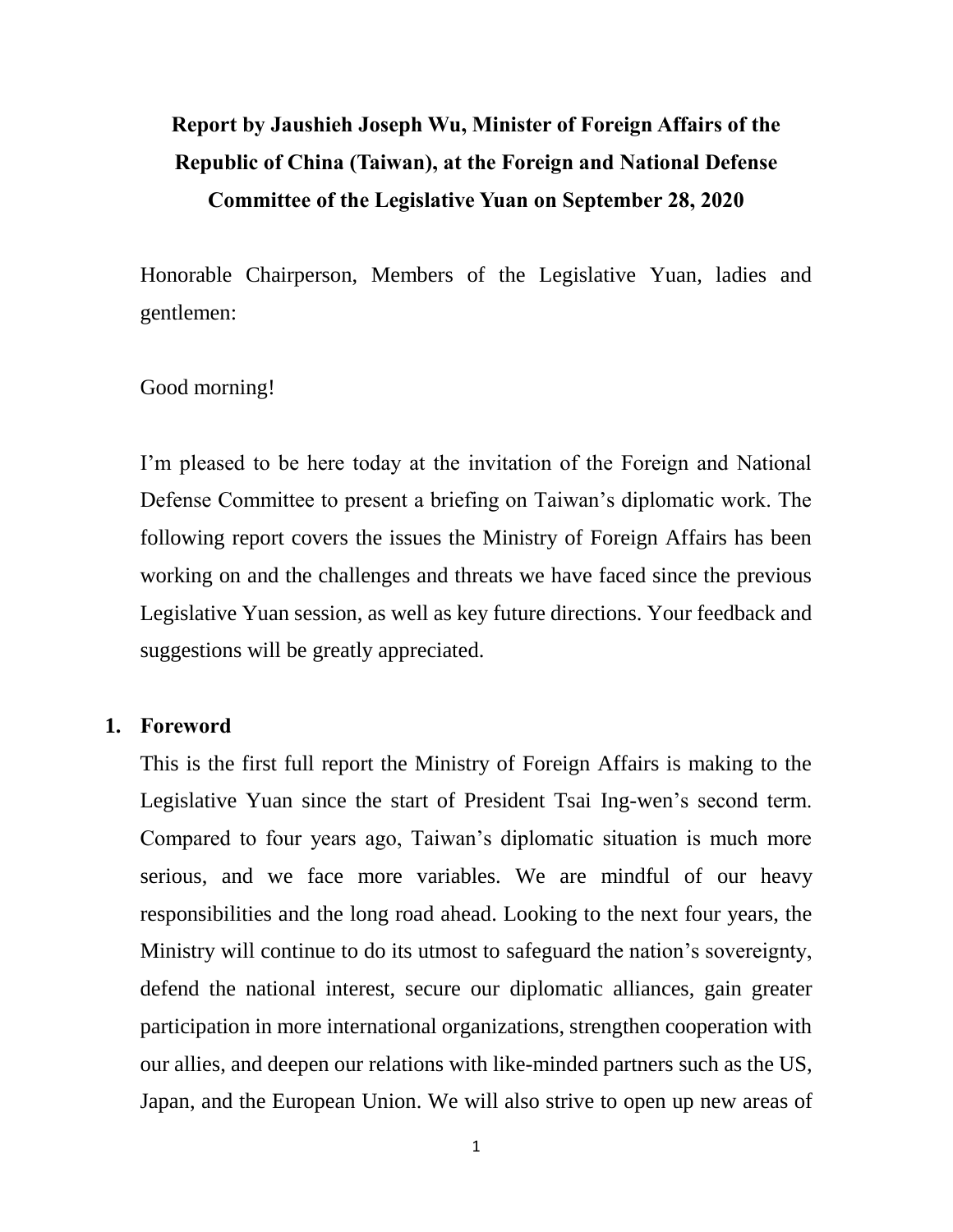cooperation and work to actively participate in regional cooperation mechanisms.

#### **2. Major challenges and threats to Taiwan's diplomatic work**

The global political and economic situation is in flux. At the same time, security in the Indo-Pacific region is fraught with destabilizing factors. The Ministry will continue to pay close attention to these situations and respond accordingly. Among the most important developments are the following:

#### **2.1 China's continuous suppression of Taiwan in the international arena**

China has never ceased attempts to suppress Taiwan in the international arena. Recently China has faced domestic crises and external difficulties, leading it to seek out a scapegoat so that it can undergird its legitimacy. As such, it is pressing forward with attempts to impose the "one country, two systems" model on Taiwan and has continued to intensify its rhetorical assault and military intimidation. Following on Hong Kong, Taiwan has become China's next target. China's egregious acts have been a unilateral attempt to undermine the status quo of stability across the Taiwan Strait. They also seriously threaten peace and stability in the Indo-Pacific region, causing great concern and unease in the international community.

#### **2.2 The spread of COVID-19 around the world**

The COVID-19 outbreak continues to spread around the world, with over 31 million cases and nearly a million deaths. In recent months, a second wave of cases has gradually begun around the world. People's lives continue to be threatened. This has had a drastic impact on transportation, trade, and travel and has been devastating for many nations' economies. Taiwan has seen good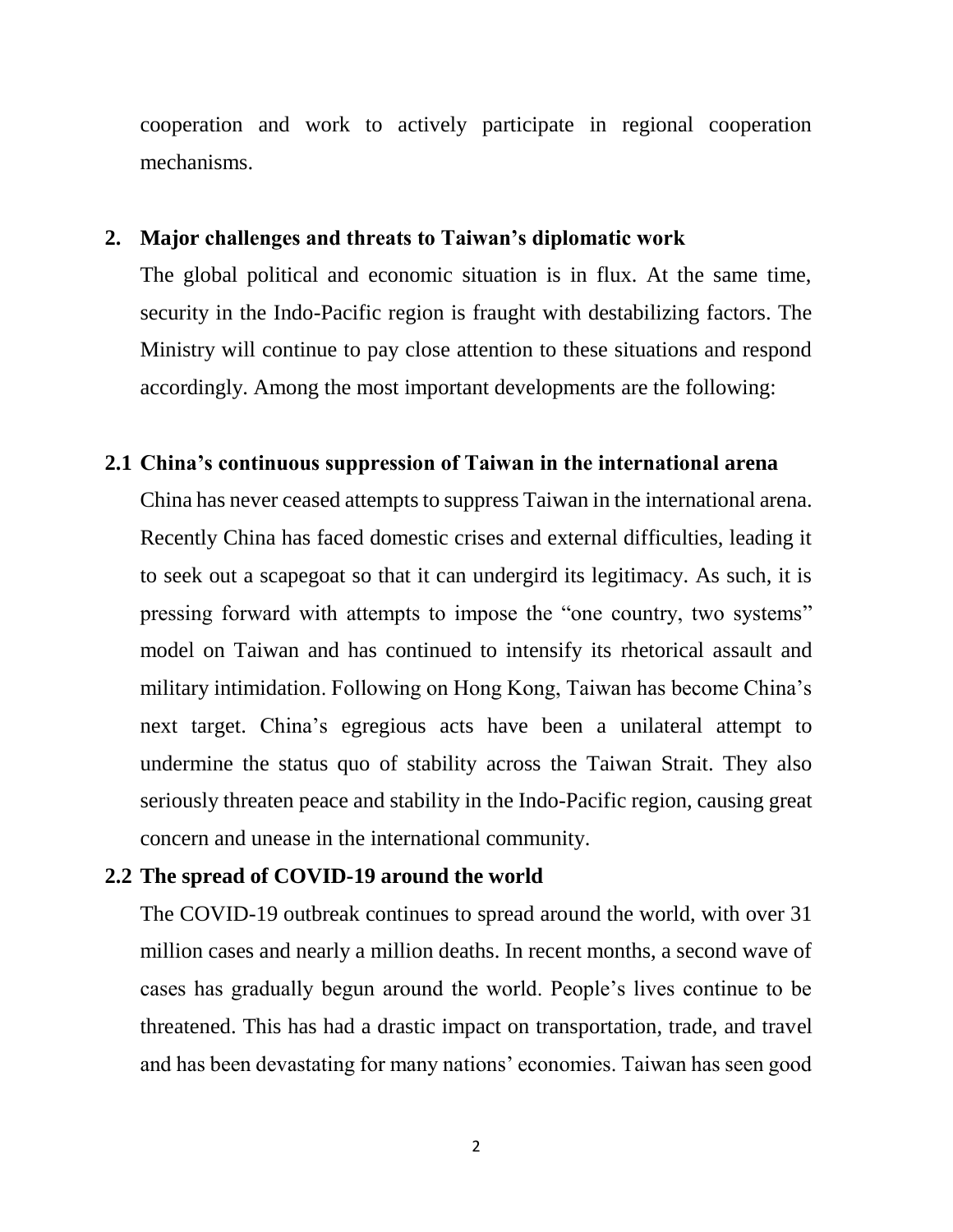results from its antipandemic efforts, but continues to be affected by the global spread of the disease.

### **2.3 Potential concerns for regional security**

We have witnessed increased confrontation between the US and China; tension in the South China Sea; the military standoff between India and China along their shared border; China's passage of the Hong Kong national security law, increased controls put in place over Xinjiang, Tibet, and Inner Mongolia; increased military intimidation of Taiwan; and the continuing North Korean nuclear threat. Thus, there remain many challenges in the regional security environment.

### **2.4 International economic situation fraught with variables**

COVID-19 has been a major shock to the global economy and is forcing a restructuring of global supply chains. The World Trade Organization predicted months ago that global trade would fall 13 percent this year. While a phase-one trade agreement between the US and China was signed at the beginning of this year, the two sides have yet to resolve disputes over finance and technology. Free trade agreements signed between other countries and the trend toward regional economic integration through the Comprehensive and Progressive Agreement for Trans-Pacific Partnership (CPTPP) and Regional Comprehensive Economic Partnership (RCEP) have had effects on Taiwan's economy.

- **3. Significant breakthroughs and accomplishments through steadfast diplomacy since the last legislative session**
- **3.1 Increased international antipandemic cooperation has helped the world see Taiwan.**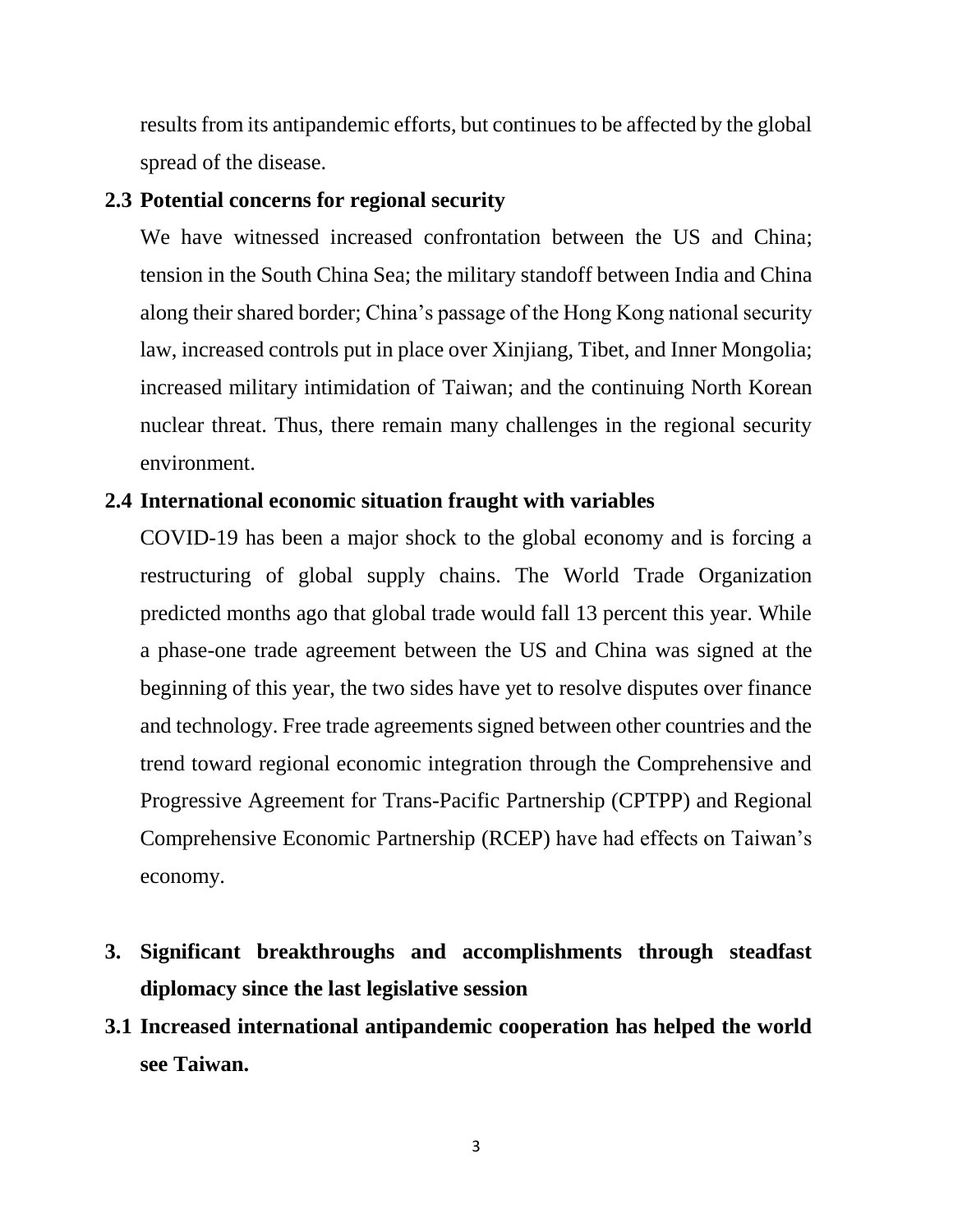COVID-19 has again proven that disease knows no borders, and that there should be no gaps in global disease prevention efforts. It has also shown the importance of global cooperation on public health. Taiwan is working through bilateral and multilateral frameworks to cooperate with the international community to stop the spread of disease. We have donated antipandemic supplies including infrared thermal imaging cameras and over 53 million medical masks to over 80 countries. We are also cooperating on developing vaccines and conducting exchanges on disease prevention. We are sharing the Taiwan Model and realizing the spirit of "Taiwan can help, and Taiwan is helping."

Our efforts and contributions have been affirmed by the international community. US Secretary of State Mike Pompeo, then Japanese Prime Minister Shinzo Abe, President of the European Commission Ursula von der Leyen, and prominent political figures from many other countries all publicly expressed thanks for our donations.

As concerns connecting to the world, while personnel exchanges are at a standstill during the pandemic, we are making use of high-tech solutions including videoconferencing and video interviews with international media to increase Taiwan's international visibility. We continue to promote having key government officials, including the President, share Taiwan's antipandemic experience with foreign politicians, academics, important media outlets, and members of the public. Former Vice President Chen Chien-jen attended via videoconference a hearing hosted by the UK House of Commons' Health and Social Care Committee, effectively raising Taiwan's international visibility.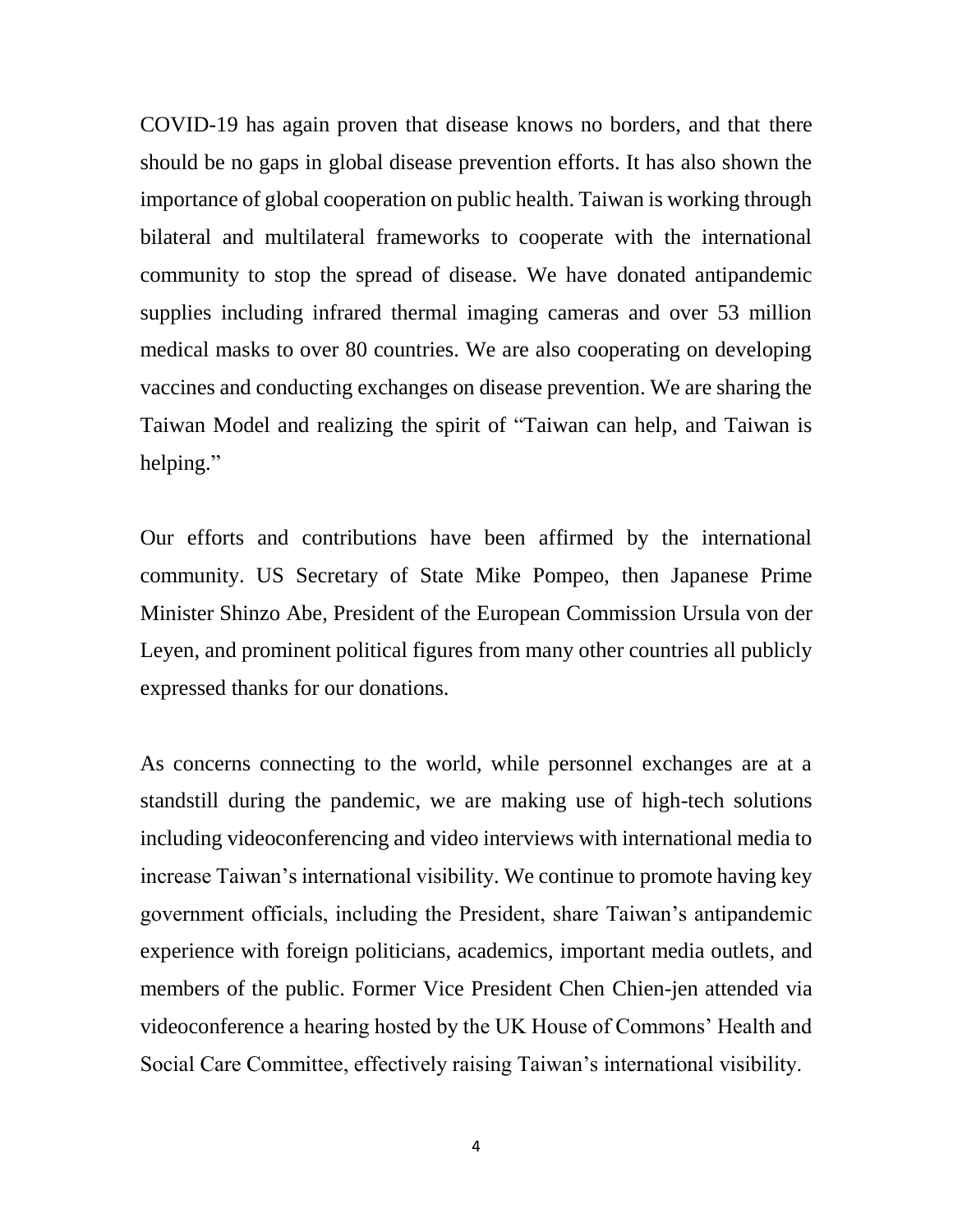#### **3.2 Stable and cordial ties with diplomatic allies**

This year, COVID-19 prevented President Tsai from traveling to diplomatic allies and the heads of state or high-ranking government officials of our allies from visiting Taiwan. The only exception was Second Vice President of the Honduran National Congress Denis Armando Castro Bobadila, who visited Taiwan with his wife.

The leaders or deputy leaders of diplomatic allies including King Mswati III of Eswatini, President Alejandro Giammattei of Guatemala, President Juan Orlando Hernández of Honduras, Prime Minister Allen Chastanet of St. Lucia, and President Lionel Aingimea of Nauru, sent video congratulations to President Tsai on her inauguration, highlighting the strength of our alliances. Key political figures from many diplomatic allies expressed congratulations in letters or via social media. Eleven heads of state and many key political figures from our diplomatic allies expressed condolences on the passing of former President Lee Teng-hui in a variety of ways.

On July 18, President Tsai attended a Mass for the installation of Taipei Archbishop Chung An-chu. In remarks at the event, the President affirmed the contributions of the Catholic Church in Taiwan to social welfare, education, and medicine. This showed Taiwan's high regard for Catholic groups and demonstrated that cooperation between Taiwan and the Holy See is close and friendly.

Various cooperation projects with our diplomatic allies are proceeding smoothly. We continue to sign cooperation agreements, such as the Implementation Agreement of the Capacity Building Project for the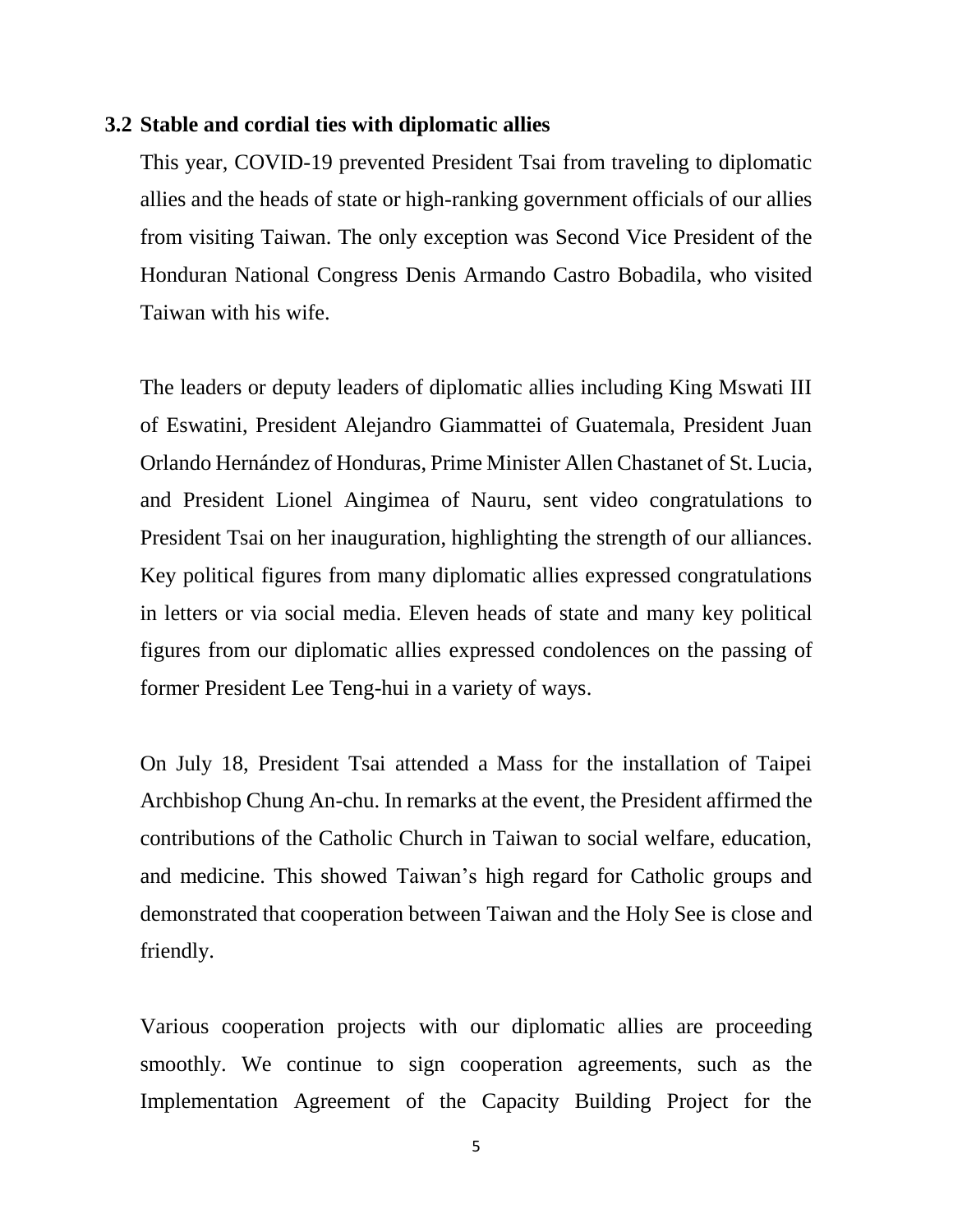Prevention and Control of Chronic Metabolic Disease with St. Christopher and Nevis and the Cooperative Agreement on the Breeding Sheep and Goat Production and Guidance System Enhancement Project with Belize.

Heads of state and key political figures from our diplomatic allies have repeatedly thanked Taiwan for assisting in agricultural technology, basic infrastructure, and antipandemic supplies. They have also reaffirmed the strong ties with Taiwan and expressed strong support for Taiwan's bids to participate in international organizations.

## **3.3 Steady advances in Taiwan-US relations**

Taiwan-US relations are stable and robust, and continue to advance steadily. In addition to enhancing mutual trust, we have strengthened our partnership through relevant channels, with cooperation expanding to a broader range of domains.

On March 26, US President Donald Trump signed into law the Taiwan Allies International Protection and Enhancement Initiative Act of 2019, or TAIPEI Act. The TAIPEI Act supports further strengthening of the bilateral trade relationship between the United States and Taiwan and Taiwan's participation in international organizations. The American Institute in Taiwan's Taipei Office posted recently declassified cables on its website relating to the 1982 Six Assurances and the August 17 Communique, and reiterated that the Six Assurances are a foundational element of US policy toward Taiwan.

US Secretary of Health and Human Services Alex Azar II led a delegation to Taiwan in early August. He was the highest-ranking US Cabinet official to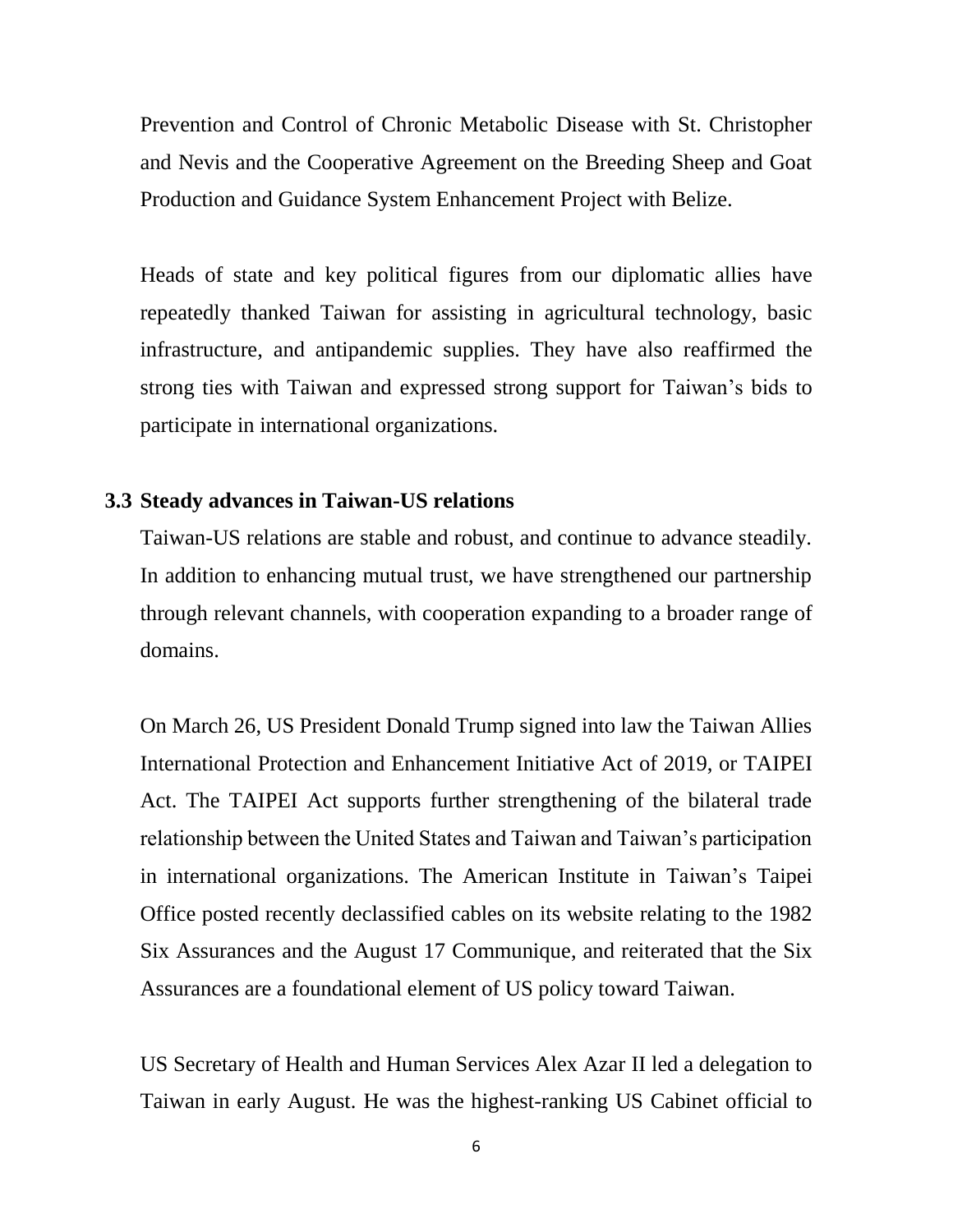visit Taiwan since 1979. While in Taiwan, he witnessed the signing of a memorandum of understanding on health cooperation. Under Secretary of State for Economic Growth, Energy, and the Environment Keith Krach visited Taiwan in mid-September, becoming the highest-ranking State Department official to visit Taiwan since 1979. During his visit, the two sides exchanged opinions on many issues as well as prospects for future cooperation.

High-ranking members of the US government have expressed support for Taiwan on many occasions. Secretary of State Mike Pompeo on May 19 publicly congratulated President Tsai on her inauguration. In a July 23 speech, he once again recognized Taiwan's democratic development. On July 28, the US and Australia reaffirmed Taiwan's important role in the Indo-Pacific region in a joint statement released at the Australia-US Ministerial Consultations.

The Trump administration has announced seven arms sales to Taiwan totaling US\$13.25 billion. On May 21, the White House released the US Strategic Approach to the People's Republic of China, in which it reaffirmed its security pledges to Taiwan under the Taiwan Relations Act.

The US Senate and House of Representatives support Taiwan. In May, the Senate passed unanimously an act to direct the Secretary of State to develop a strategy to regain observer status for Taiwan in the World Health Organization (WHO), which was proposed by Sen. James Inhofe (R-OK), Chairman of the Senate Committee on Armed Services. The Cochairs of the Congressional Taiwan Caucus led 205 House members in sending a letter to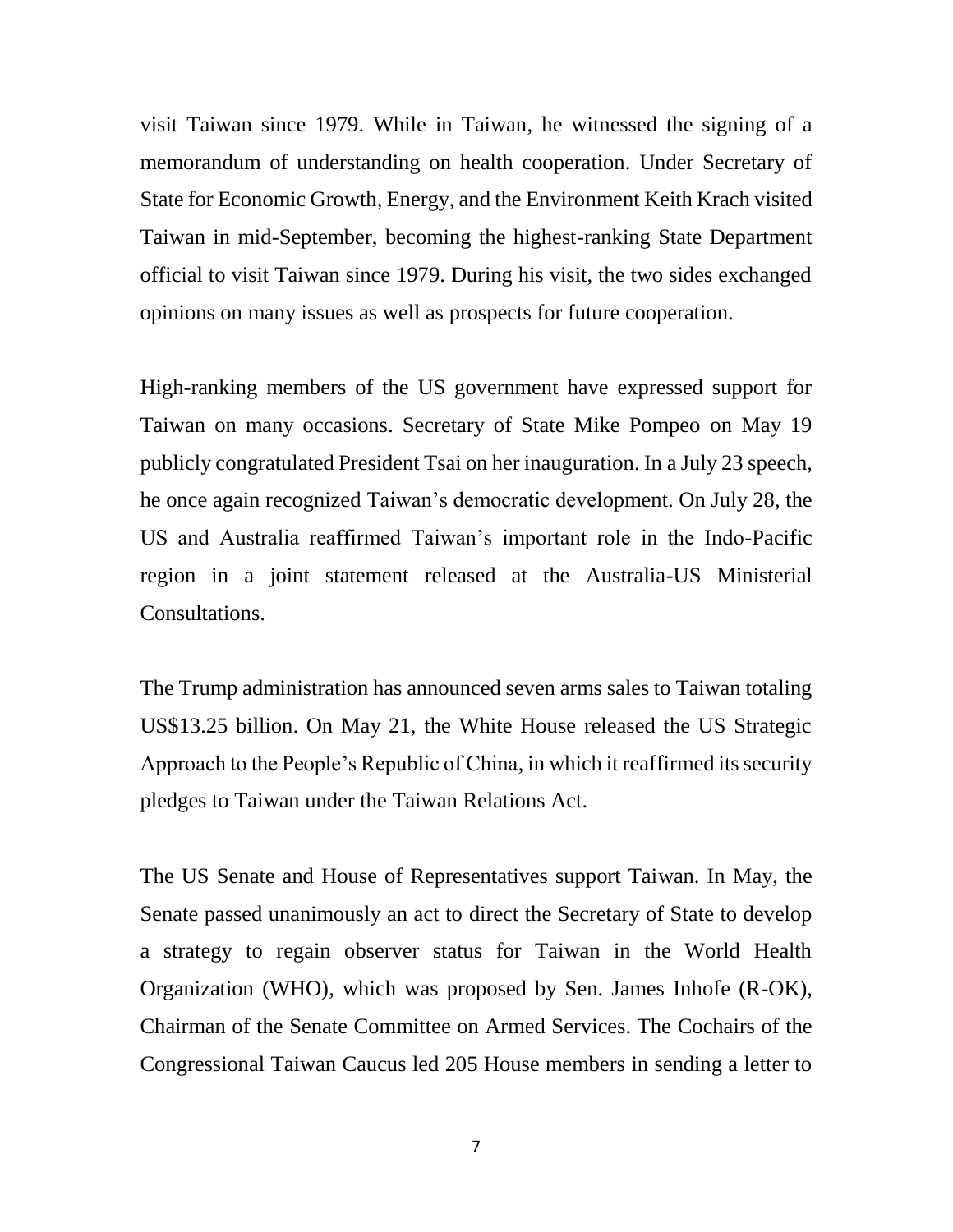WHO Director-General Tedros Ghebreyesus, calling on him to invite Taiwan to attend this year's World Health Assembly (WHA).

This year, the US, Japan, and Taiwan have held three activities under the Global Cooperation and Training Framework (GCTF), and held the GCTF Fifth Anniversary Press Conference at the Ministry on June 1, releasing the Joint Statement on the 5th Anniversary of the GCTF, showing the three countries' resolution to reinforce their partnership.

The Ministry announced on July 3 that it would be reopening the Taipei Economic and Cultural Office in Guam. On August 28, President Tsai announced that Taiwan would open up to imports of US pork and beef, an action affirmed by over 80 prominent figures from various US sectors including Vice President Mike Pence.

#### **3.4 Continued enhancement of Taiwan-Japan relations**

Taiwan-Japan relations have been steady and cordial, with Japan showing even greater support for Taiwan in the international arena in recent years, demonstrating that bilateral interactions have gradually carried over into multilateral issues. For instance, Shinzo Abe, then Prime Minister of Japan, reiterated his support for Taiwan's participation in WHO in response to a parliamentary interpellation. At this year's WHA, Katsunobu Kato, then Japan's Minister of Health, Labour and Welfare (currently Chief Cabinet Secretary), raised the issue of Taiwan in his speech, revealing how Japan's statements have become clearer and more direct.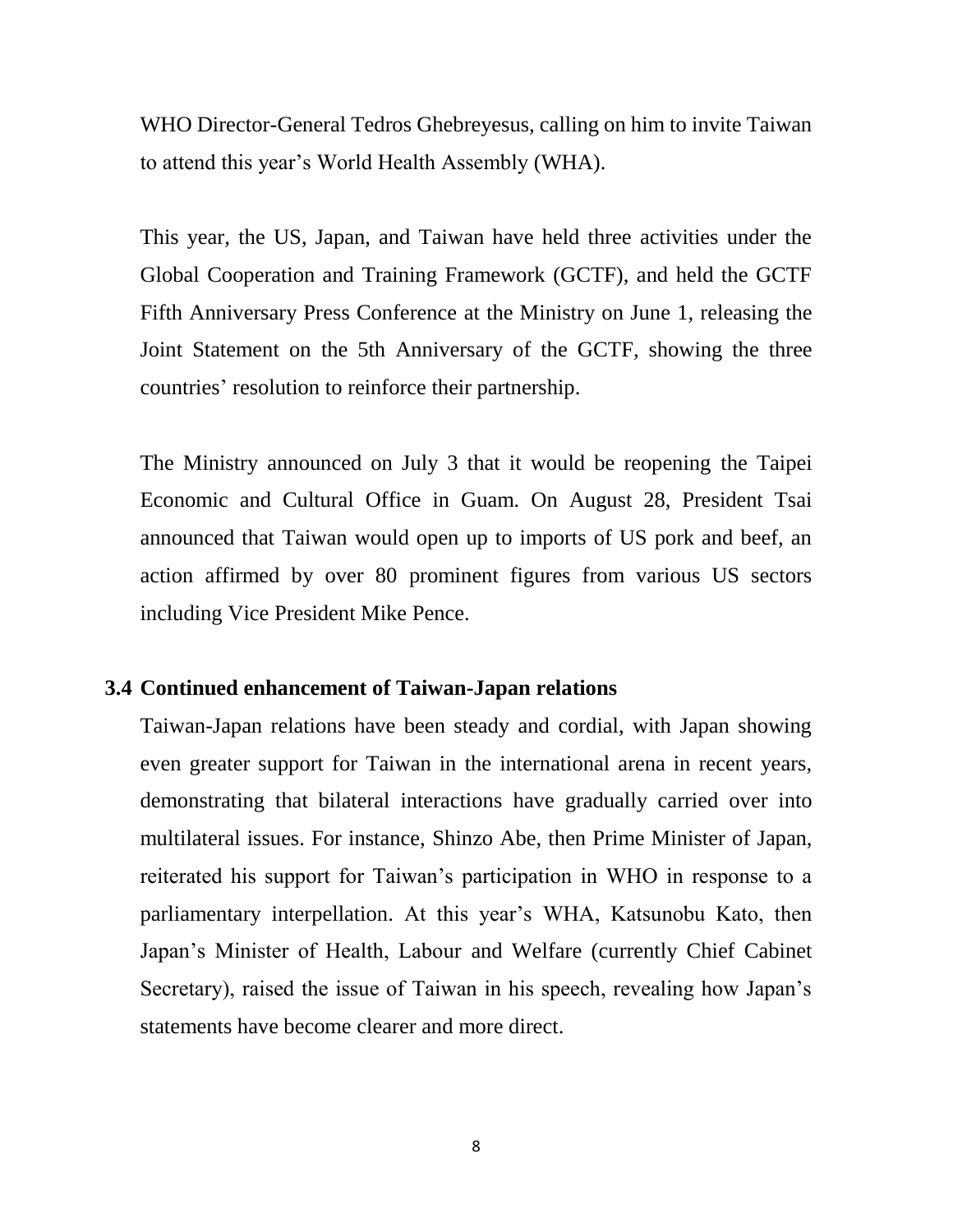Bilateral cooperation has become more comprehensive. For example, on July 28 a midterm review of progress made on and the effects of resolutions taken at the 44th Taiwan-Japan Economic and Trade Meeting was held as a videoconference. On July 29, the Taiwan-Japan Commission on Cooperation in Third Country Markets conducted its third meeting by videoconference to discuss a wide range of issues.

Parliamentary exchanges between Taiwan and Japan have also highlighted the deep friendship between the two countries. Former Japanese Prime Minister Yoshiro Mori led two cross-party parliamentary delegations, one in August and one in September, to pay tribute to late President Lee Teng-hui and attend his memorial service. In addition, 16 local assemblies issued statements or passed resolutions extending support for Taiwan's participation in the WHA.

The government of Taiwan expressed concern and donated relief funds after floods ravaged Japan this July. We hope that the two countries can strengthen exchanges and cooperation with respect to disaster relief, preparedness, response, and reconstruction.

#### **3.5 Steady advancement of Taiwan-Europe relations**

Taiwan-Europe relations have maintained a healthy momentum, with both sides continuing to advance exchanges and cooperation based on the shared values of democracy, freedom, and human rights. Taiwan has become a values-based partner in Asia for Europe.

Taiwan and the EU have diverse and robust institutionalized consultation mechanisms in place. Through the Human Rights Consultations, the Labor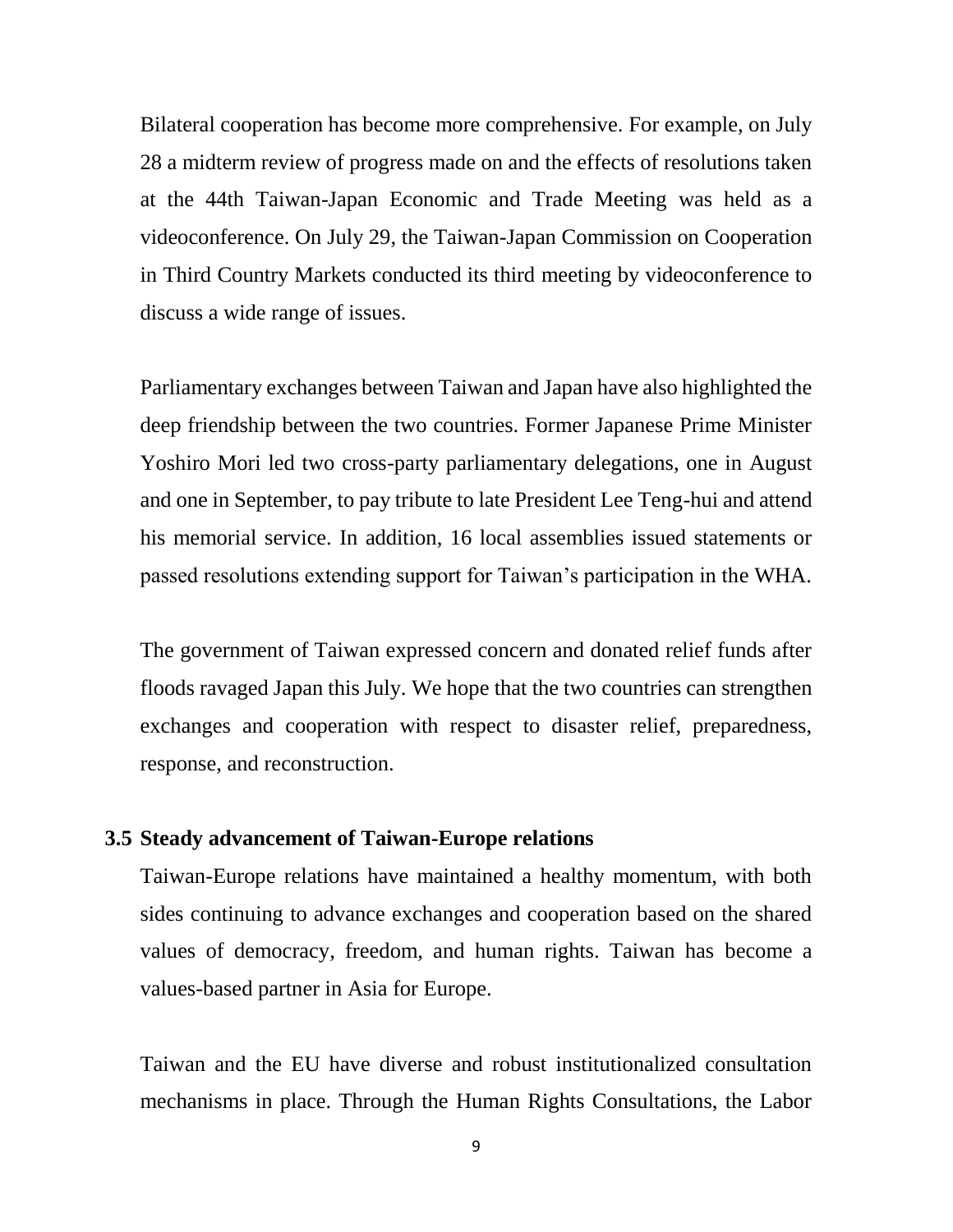Consultation, the Dialogue on Digital Economy, and the Industrial Policy Dialogue, the two sides have fortified bilateral cooperation.

Senior officials, parliamentarians, members of the European Parliament, and other key figures friendly to Taiwan from 15 European countries released statements, wrote letters, sent tweets, or created video clips congratulating President Tsai Ing-wen on her second-term inauguration, thereby affirming Taiwan's democratic achievements. At the invitation of the Alliance of Democracies, President Tsai addressed the virtual Copenhagen Democracy Summit by video on June 19. She shared Taiwan's successful COVID-19 response measures and democratic experience, stressing that like-minded democratic countries across the world should work more closely together.

Areas of exchange and cooperation between Taiwan and European countries have grown more comprehensive. For example, a memorandum of understanding on a working holiday program signed with the Netherlands entered into effect on April 1. The Netherlands Trade and Investment Office in Taiwan changed its name to the Netherlands Office Taipei on April 27, reflecting the overall development of our bilateral relations. In addition, on August 25, Taiwan announced that it would open a representative office in Aix-en-Provence in Southern France.

The European Parliament and the legislatures of many European countries have been staunch supporters of Taiwan, with many countries having taken great pains to support Taiwan's WHA bid. Over 190 EP members wrote letters to Josep Borrell, EU High Representative for Foreign Affairs and Security Policy, and the Ministers of Health of EU member nations, calling on them to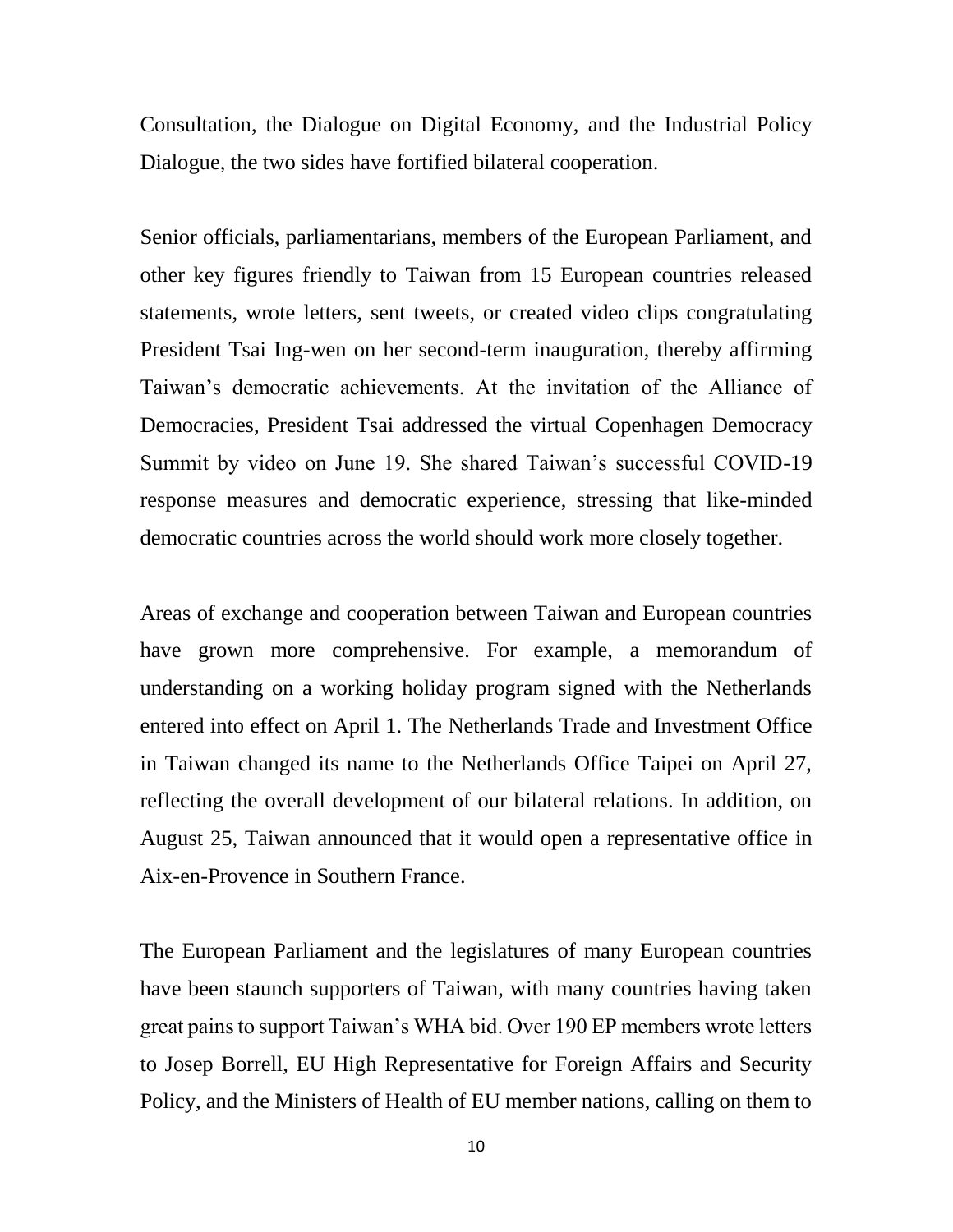support Taiwan's WHA bid. At the invitation of Legislative Yuan President You Si-kun, President of the Senate of the Czech Republic Miloš Vystrčil led a Czech delegation of parliamentarians and industry representatives to Taiwan in late August, thus solidifying Taiwan-Czech relations. The legislatures of 10 European countries, including Germany and the United Kingdom, have sent letters to the WHO Director-General or passed resolutions in support of Taiwan's bid. Former Vice President Chen Chien-jen was invited by Jeremy Hunt, Chair of the UK House of Commons Health and Social Care Committee, to join a hearing via videoconference on June 3, giving him the opportunity to discuss Taiwan's experience in combating COVID-19. On July 16, the Belgian Chamber of Representatives overwhelmingly passed a resolution on Taiwan's position in the international community, calling on the Belgian government to encourage the resumption of cross-strait dialogue and the discontinuation of attempts to unilaterally change the status quo.

#### **3.6 Further deepening of the New Southbound Policy**

Taiwan will continue to deepen its diverse exchanges with New Southbound Policy partner countries, and has already achieved some results.

On the economic and trade front, as of this June, trade between Taiwan and New Southbound Policy partner countries had reached US\$51.9 billion. In the third quarter, virtual bilateral collaboration forums will connect Taiwan with six partner countries to discuss COVID-19 containment and such industries as smart cities, green energy technologies, and food biotechnology.

With respect to people-to-people exchanges, the COVID-19 pandemic has caused the number of tourists to fall. However, exchanges are still being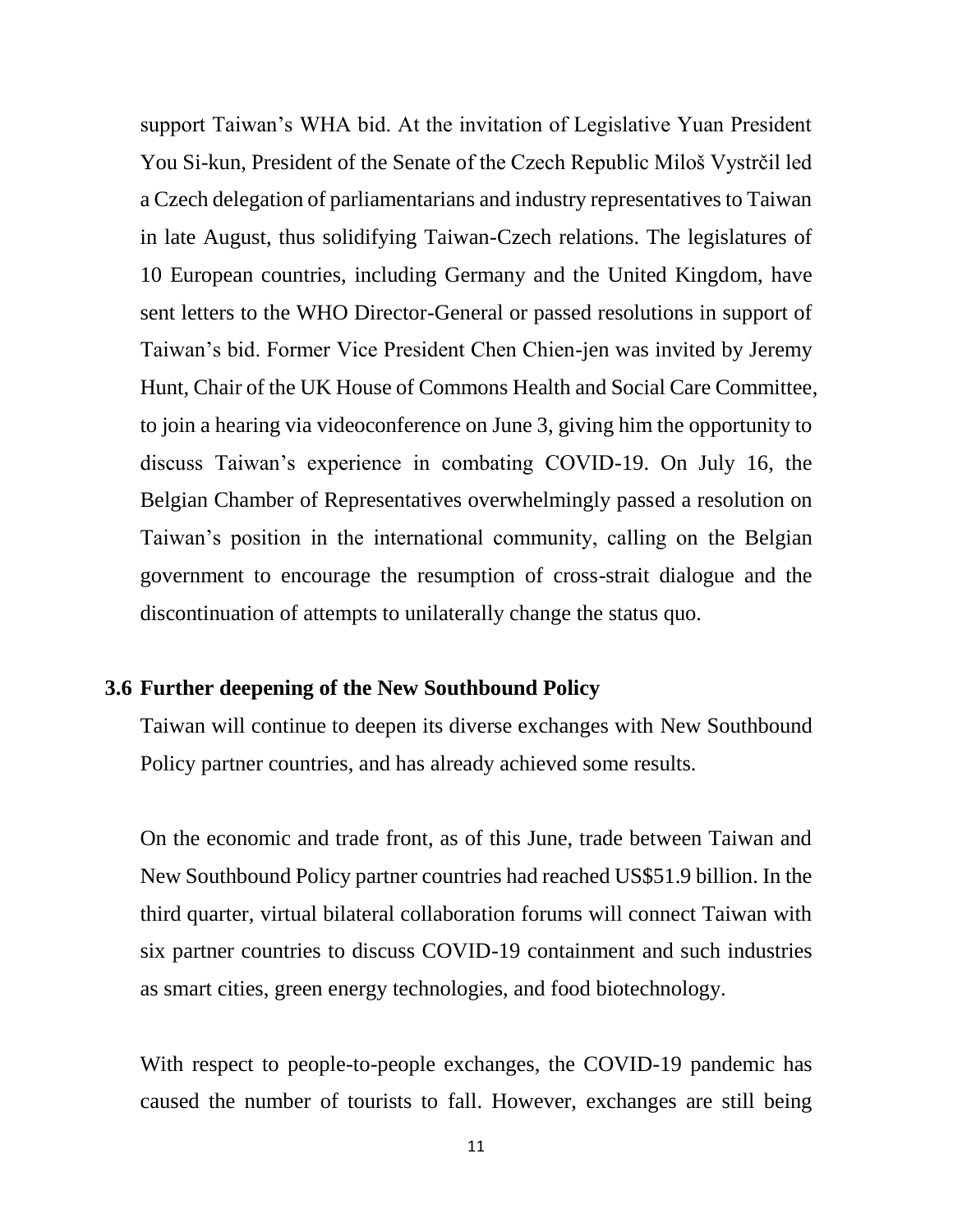promoted through social media and other platforms, such as the *Embracing Taiwan* television series that MOFA has coproduced with and aired in four countries this year (Malaysia, the Philippines, Thailand, and Vietnam), introducing Taiwan's recent development.

In terms of resource sharing, through the One Country, One Center initiative and in coordination with eight partner countries, including India, Indonesia, and Myanmar, videoconferences and virtual lectures have been held on more than 10 occasions to share Taiwan's experience in containing the COVID-19 pandemic. As of the end of June, Taiwan had also provided training to more than 30 healthcare professionals from New Southbound Policy partner countries. As for regional connectivity, Taiwan has signed numerous agreements and engaged in cooperation with these partner countries, including a revised investment protection pact with Vietnam that entered into effect at the end of May.

The 4th Yushan Forum will be held in October in Taipei. The theme will be "Forging a Resilient Future Together." This will showcase Taiwan's ability to further the New Southbound Policy in the postpandemic era.

**3.7 Continuing to build momentum for Taiwan's international participation** Owing to China's interference, Taiwan has been unable to participate in the UN system. However, the international community widely recognizes that Taiwan can help. An ever-increasing number of nations, including their executive and legislative branches of government, media, and citizens, are speaking up for Taiwan, underscoring the fact that our appeal for international participation is both appropriate and legitimate.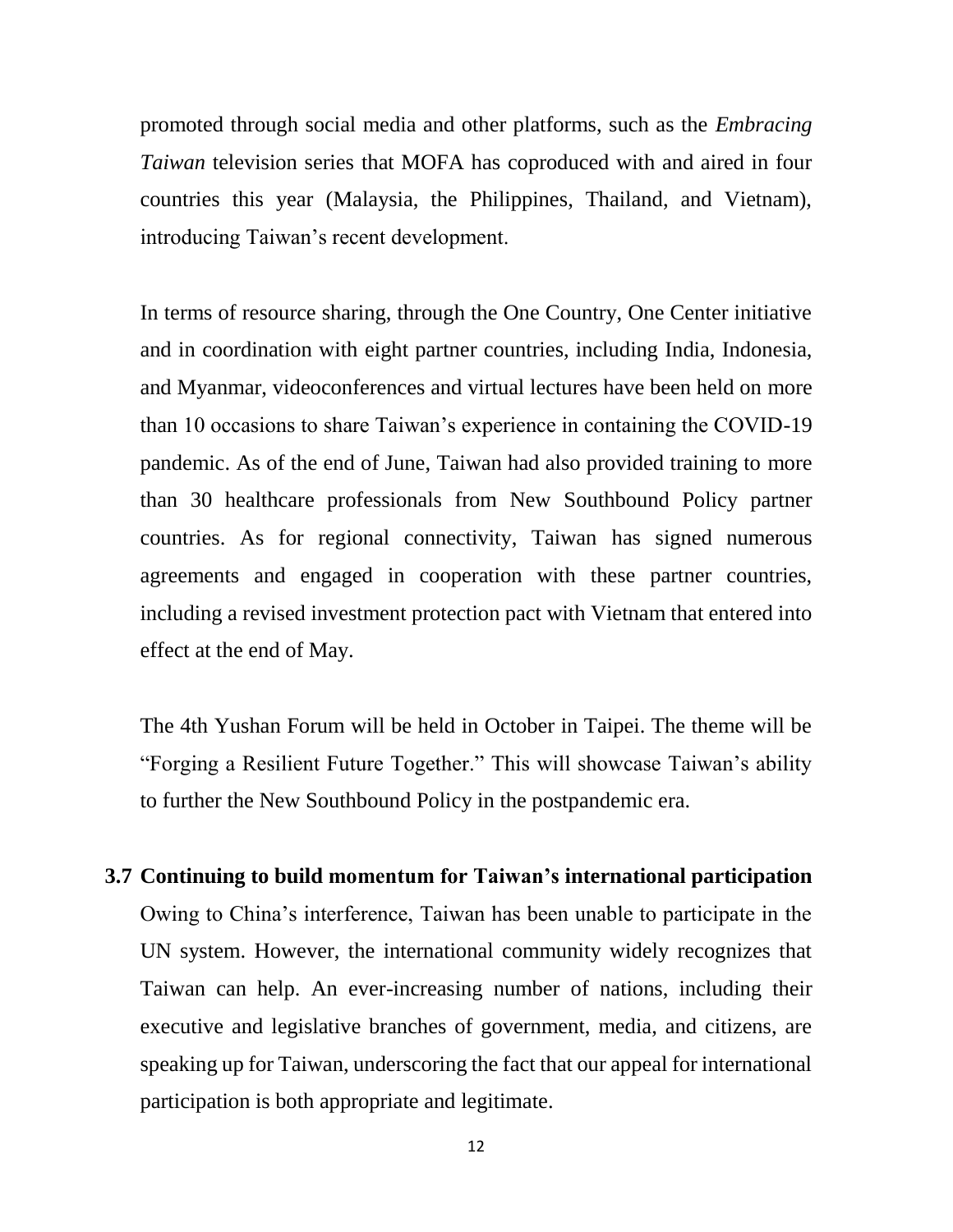This year, international support for Taiwan's participation in the WHA was of an unprecedented magnitude. In addition to our diplomatic allies, highlevel figures from many countries—including then Japanese Prime Minister Shinzo Abe, Canadian Prime Minister Justin Trudeau, Australian Prime Minister Scott Morrison, New Zealand Prime Minister Jacinda Ardern, US Secretary of Health and Human Services Alex Azar II, and US Secretary of State Mike Pompeo—as well as government ministries, legislatures, and political and opinion leaders in numerous nations, used a variety of methods to publicly support Taiwan's involvement in the WHA as an Observer.

This year's campaign for UN participation again promoted the idea that Taiwan is a key partner in the global implementation of the UN Sustainable Development Goals (SDGs). A promotional film, *Blessings from Taiwan*, shared with the international community Taiwanese people's hopes of participating in the UN system, and showed that Taiwan has stood firmly alongside its partners in global pandemic containment and recovery. This year we asked our diplomatic allies to continue to speak up for Taiwan during the UN General Debate and write letters to UN Secretary-General António Guterres urging the UN to include Taiwan in a suitable manner.

Taiwan's cooperative relations with APEC continue to advance, and 14 Taiwanese experts have been reappointed or selected to chair APEC subfora. Although a good deal of this year's meetings have been cancelled or organized via videoconference due to the disruption of COVID-19, Taiwan has remained an active participant. To date, we have attended or organized no less than 96 physical or virtual meetings, and ensured that important APEC statements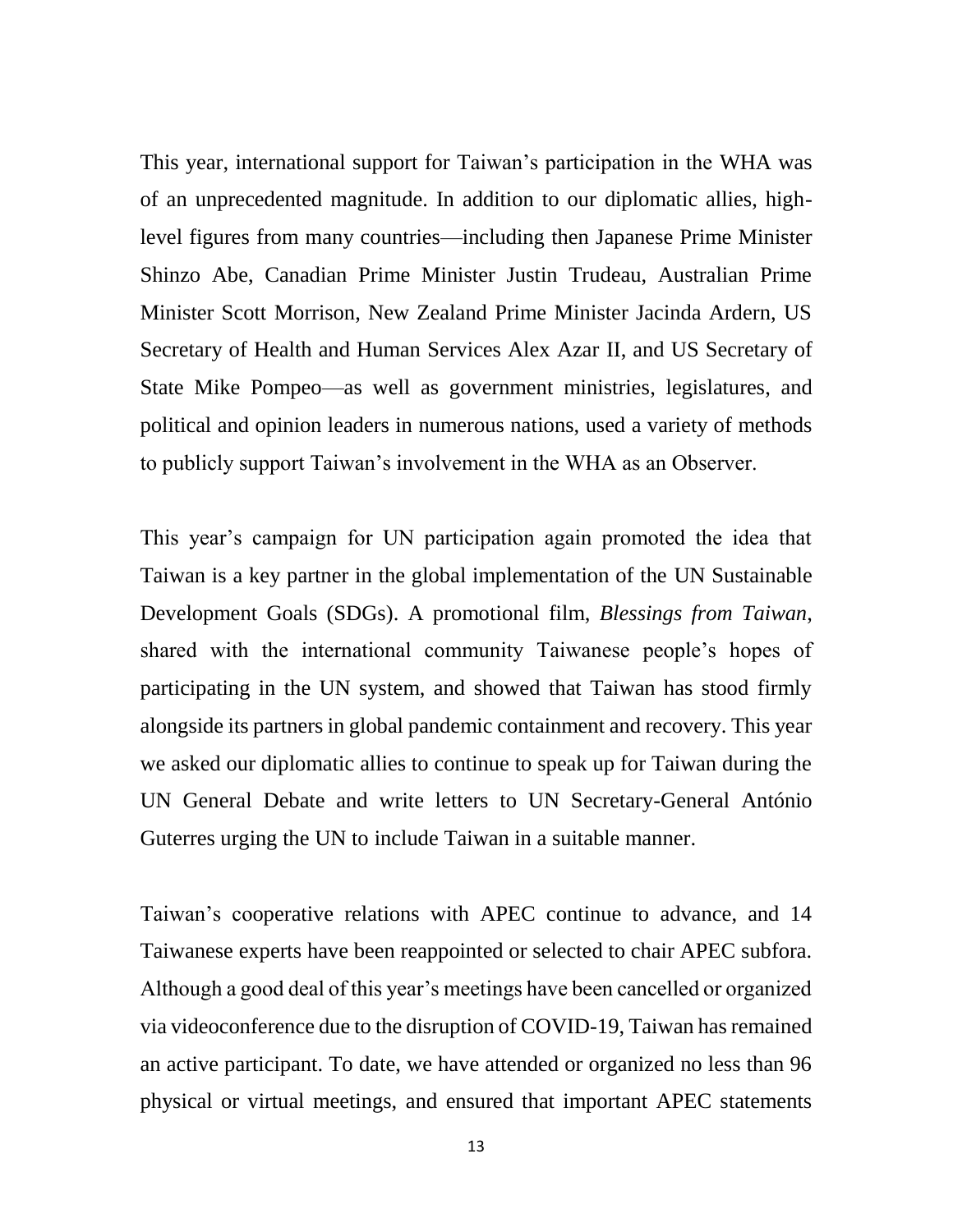included Taiwan's government policies and Taiwan's antipandemic achievements. In addition, Taiwan's 15 APEC projects have received US\$1.23 million in funding this year, exceeding our contributions of US\$900,000.

On June 16, the World Organisation for Animal Health declared Taiwan a foot and mouth disease-free zone where vaccination is not practiced. Our government and private sector had worked for many years to eradicate the disease after discovering its presence in Taiwan. Obtaining the recognition of this international organization was a major milestone.

Taiwan continues to strengthen relations with development banks and help Taiwanese enterprises secure business opportunities. Owing to COVID-19, this year's business opportunities meetings with the European Bank for Reconstruction and Development have been held online. In July, we assisted the TaiwanICDF in signing a cooperation agreement with the Asian Development Bank's Sustainable Development and Climate Change Department which will involve cooperation and exchanges concerning Earth observation technology. In August, the Central American Bank for Economic Integration Board of Directors approved TaiwanICDF preferential loans that will assist in the Central American region's economic recovery. Taiwan also continued to deepen cooperation with the Association of World Election Bodies: since July, the association's Secretariat has had a Taiwanese member of staff.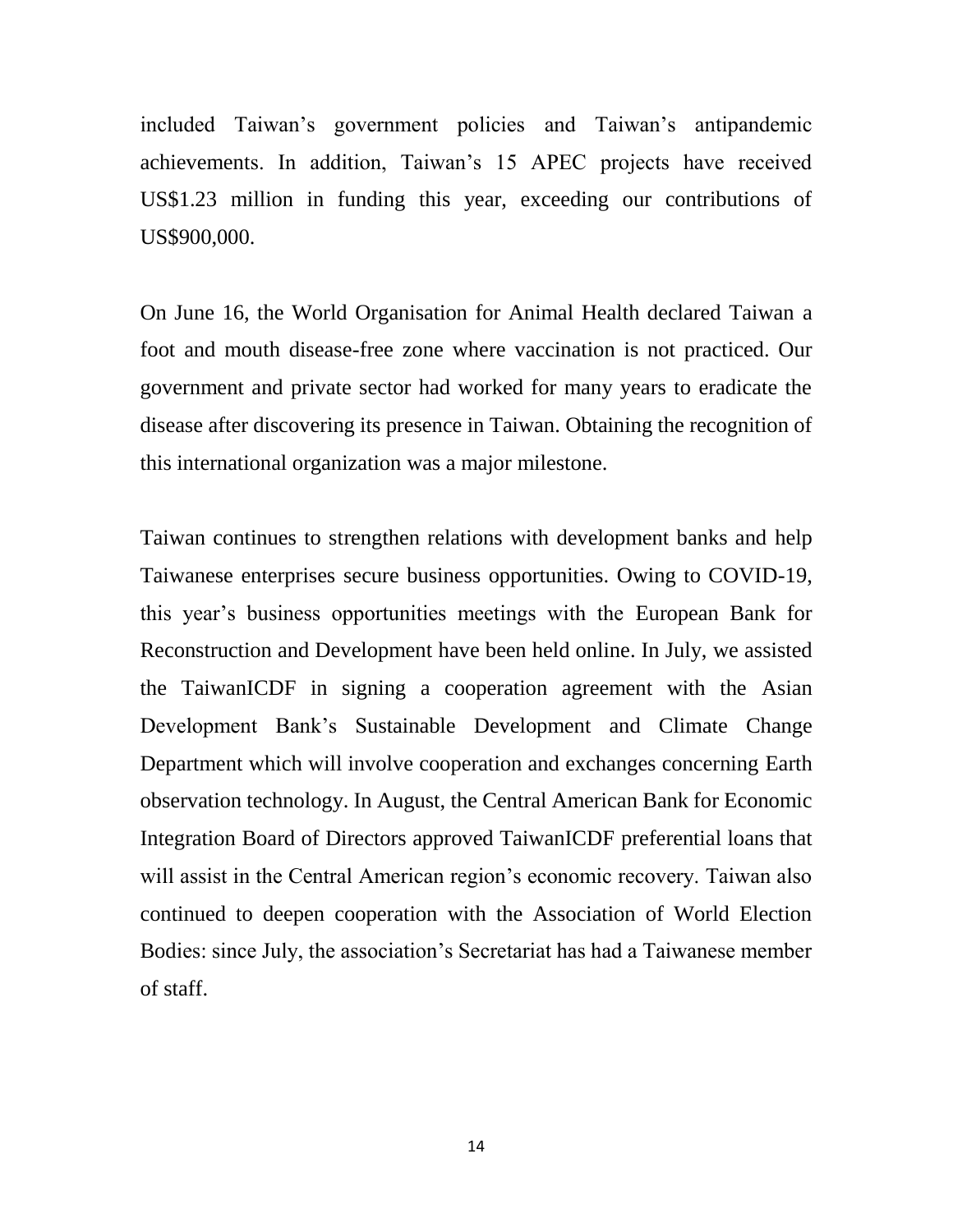#### **3.8 Taking proactive steps to make our voice heard internationally**

Our Ministry continues to employ a variety of approaches to speak up and let Taiwan's voice be heard throughout the world. From March to September, I gave 36 interviews and spoke with journalists from CNN, Fox News, and other mainstream media outlets from such countries as the US, UK, Germany, and Japan. A total of 58 news reports were issued in relation to these interviews. Our Ministry has also facilitated media interviews with former Vice President Chen Chien-jen and other officials and scholars to share Taiwan's successful experience of containing COVID-19.

In addition, our Ministry's official Facebook page has attracted over 180,000 followers since its launch, and the Facebook pages of our overseas missions have a combined total of nearly 420,000 followers. Our bids to participate in international organizations are promoted via the 96 Facebook accounts and 224 websites of our overseas missions. Meanwhile, through our official Twitter account, we have reached more than 104.61 million users. These have effectively raised Taiwan's international visibility.

# **3.9 Mutual establishment of Representative Offices with Republic of Somaliland**

On August 17, the Taiwan Representative Office in the Republic of Somaliland officially opened and our countries signed a technical cooperation agreement. The Somaliland Representative Office in Taiwan opened on September 9. This adds another base for promoting our work in Africa.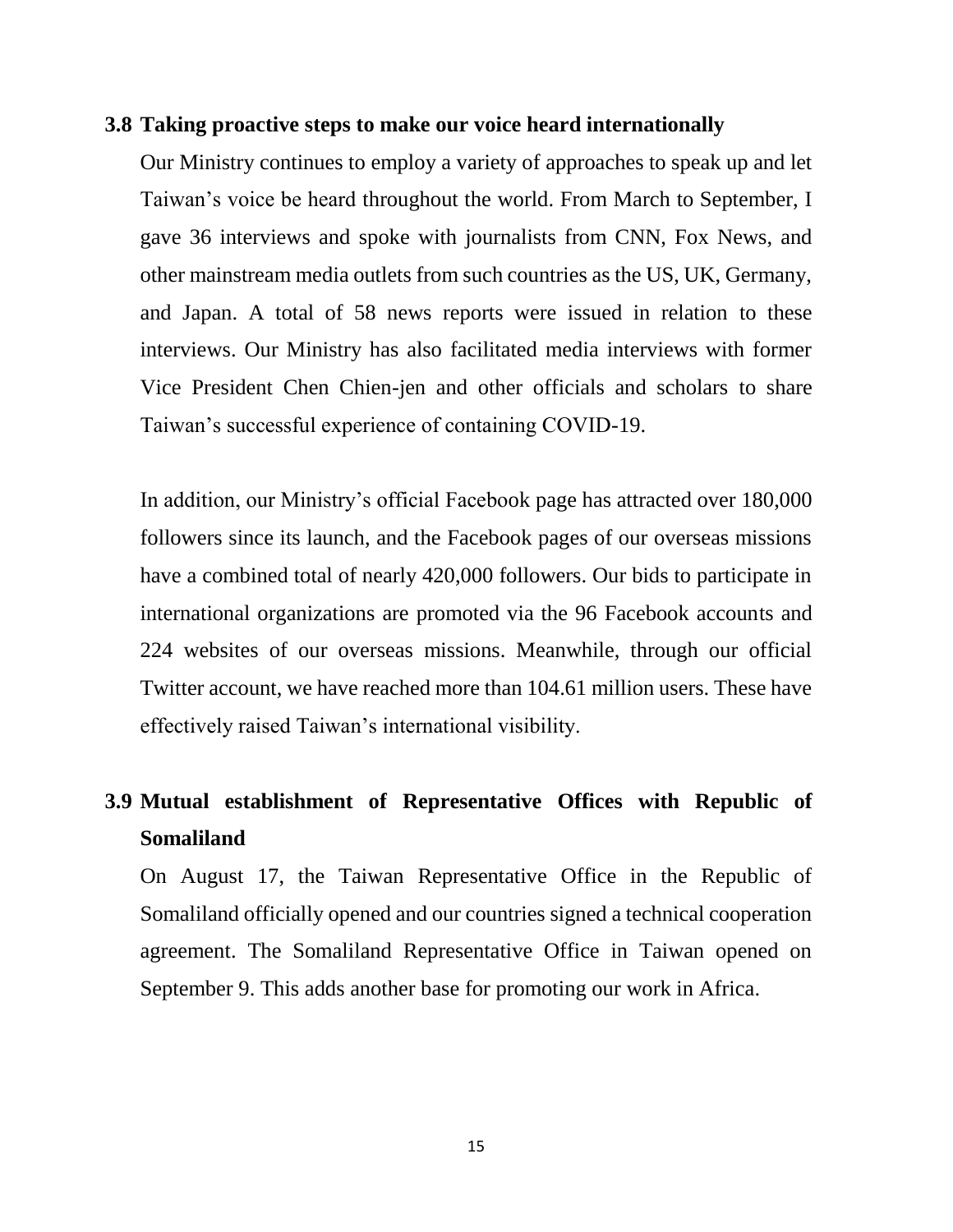### **4. Further advancing steadfast diplomacy**

Today, we face a complex international landscape and formidable challenges. Our Ministry will continue to forge ahead with steadfast diplomacy in the following ways:

## **4.1 Consolidating ties with diplomatic allies**

We are making a concerted effort to consolidate relations with diplomatic allies. Firstly, we are enhancing resources at our embassies and strengthening intelligence gathering. We will also continue to promote high-ranking exchanges and build on current foundations to advance bilateral initiatives. We will work with the United States and other friendly countries to support diplomatic allies; however, Taiwan will not engage in pointless checkbook diplomacy competitions with China.

# **4.2 Deepening relations with like-minded countries and other nations with which Taiwan does not maintain diplomatic relations**

Making good use of the current international climate, which is favorable to Taiwan, we will align with friendly forces worldwide and continue to bolster substantive ties and expand the scope of cooperation with like-minded nations such as the United States, Japan, European countries, Canada, Australia, and New Zealand, in an effort to jointly counter challenges and threats and advance regional peace, stability, and prosperity.

# **4.3 Increasing international participation and making proactive contributions**

Based on the principles of professionalism, pragmatism, and making contributions, we will dedicate all available resources and expertise to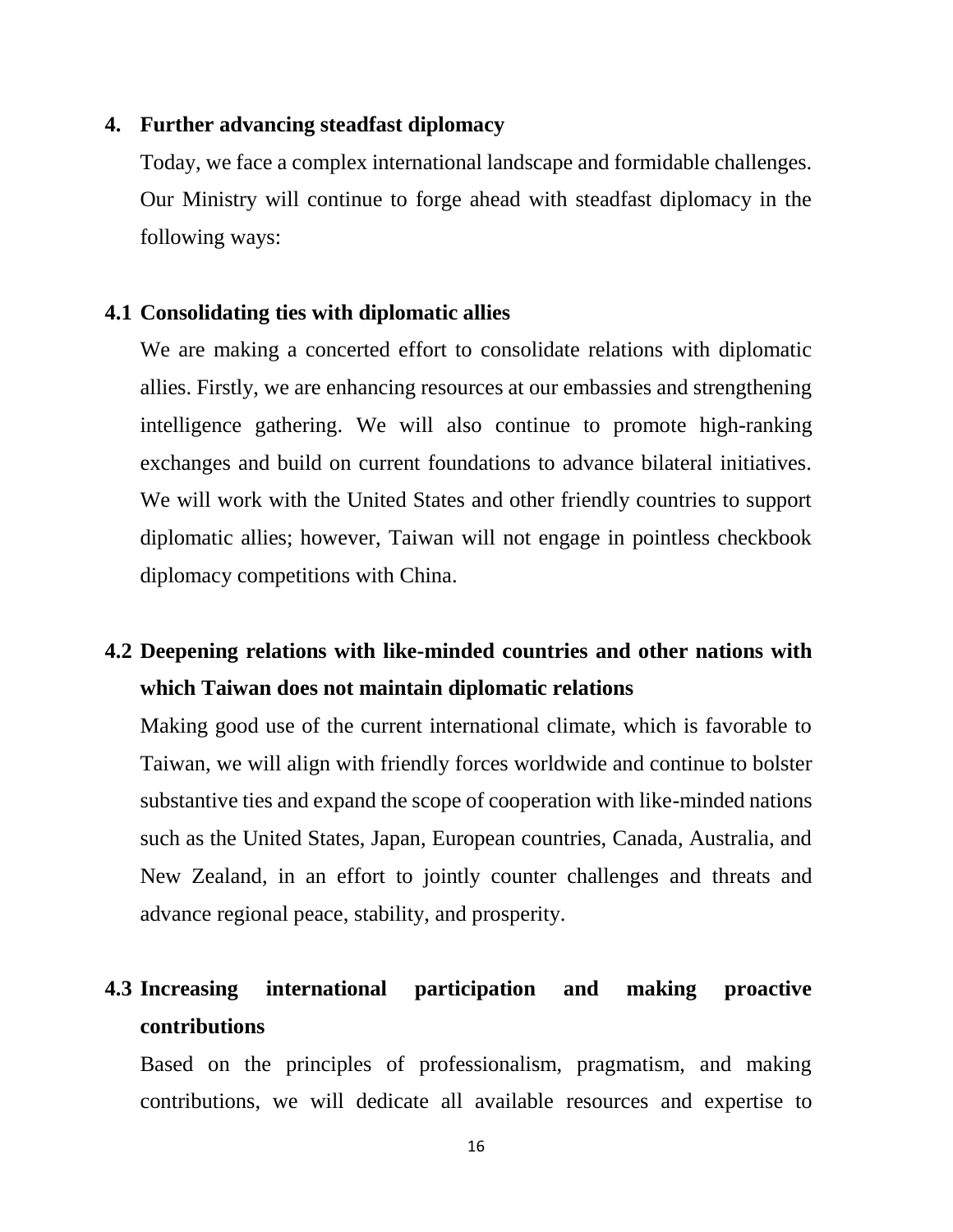promoting our bids to join more international organizations. In addition, we will safeguard our rights in organizations to which we already belong. Throughout the COVID-19 pandemic, our Ministry has actively sought to participate in related WHO meetings and mechanisms as well as cooperated with friendly nations to contain the disease, thereby concretely contributing to global disease prevention efforts. Furthermore, given that Taiwan's nongovernmental organizations are well-equipped to play a role in global affairs, our Ministry will continue to work with them in all domains to increase our international presence through public-private coordination.

## **4.4 Strengthening implementation of the New Southbound Policy**

The government will build on existing foundations to further promote the New Southbound Policy and strengthen its alignment with the US Indo-Pacific Strategy. We will focus on four pillars: economic and trade cooperation, human resource exchanges, resource sharing, and regional connectivity. By exercising Taiwan's soft power, creating new mutually beneficial cooperation models, we will seek to contribute to the prosperous development of the Indo-Pacific region.

# **4.5 Endeavoring to join regional economic integration mechanisms and strengthening regional cooperation**

Our government is fully committed to joining regional economic integration mechanisms. Our highest priority is to join the CPTPP. We are currently focusing on integrating internal and external resources to establish a CPTPP track for interactions with CPTPP member states and actively seek their support through bilateral channels and multilateral forums.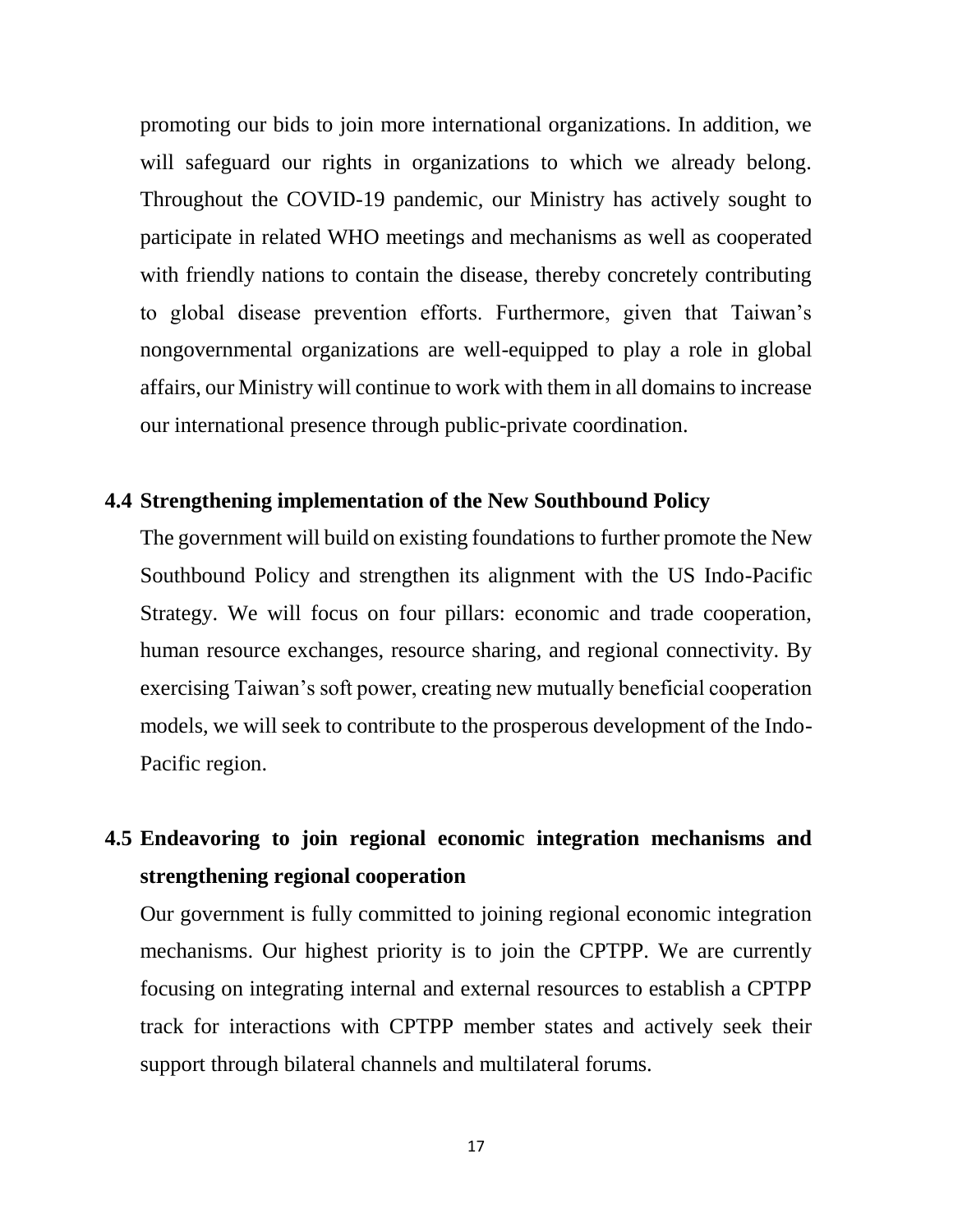#### **4.6 Making our voice heard internationally**

Our Ministry continues to employ diverse approaches to speak out and share our contributions and achievements with the international community so that the world can gain a better understanding of and extend greater support to Taiwan. In particular, we will expand use of social media platforms, including Facebook, Twitter, Instagram, and YouTube, to demonstrate the positive effects of public diplomacy.

#### **4.7 Fulfilling international responsibilities**

Taiwan continues to work closely with like-minded nations to counter challenges and threats. We will also further implement the UN SDGs in order to fulfill our international responsibilities and make greater contributions to the global community. Taiwan will staunchly uphold the worldwide consensus on maintaining the status quo of peace and stability across the Taiwan Strait and will safeguard shared values of freedom and democracy and the rules-based international order.

#### **4.8 Optimizing public services and facilitating greater travel convenience**

Our Ministry will continue to improve public services and facilitate greater travel convenience. As of today, Taiwan nationals are granted visa exemptions, landing visas, or electronic visas by 170 countries and territories, and can enter many of these countries via automated customs clearance systems. Furthermore, to improve recognition of Taiwan on the cover of our country's passport and enhance citizens' travel rights and convenience, we have refined the design of passport covers, enlarging the word *Taiwan*. This new version of the passport is scheduled to be issued from January 2021.